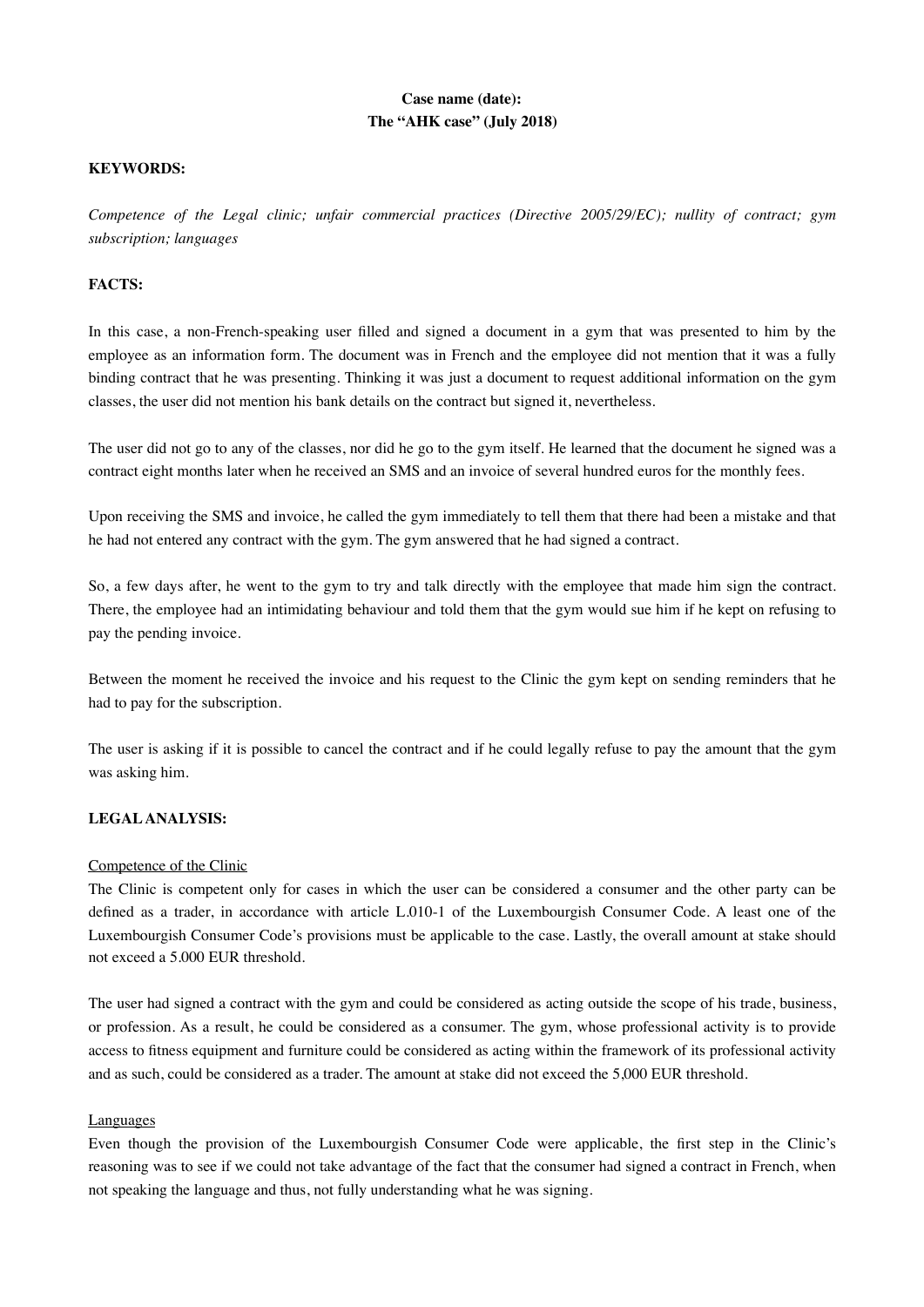In Luxembourg, there are three official languages: Luxembourgish, German and French. It turned out that even though English is widely spoken among the people who work and live in Luxembourg, demanding contracts to be written in English is not possible. Hence, arguing that contracts are invalid only because the user who is signing cannot understand either French, German or Luxembourgish is not possible.

#### Unfair commercial practices

## Aggressive commercial practice

According to article L. 122-5 of the LCC, a practice is deemed to be aggressive if it alters or is likely to significantly alter, by coercion or unjustified influence, the freedom of choice or conduct of the average consumer with respect to a product. This practice is likely to cause him/her to make a business decision that he /she would not have made otherwise.

In this case, several facts may have been used to demonstrate the use of an aggressive commercial practice from the trader. Firstly, the article mentions "undue influence". If by itself, the fact that the consumer does not speak the official language of the country may not be of use the fact that the employee did not mention that the document was a contract could be considered as an undue influence. Secondly, when the consumer went back to the gym, the manager of the company tried to intimidate the consumer into paying the subscription. Lastly, the consumer was receiving regular reminders and calls in order to tell him that legal action would be taken if he persisted in not paying the invoices.

Moreover, it should be mentioned that the directive 2005/29, from which originates article L. 122-5 of the LCC does not state that a valid contract must be signed in order for it to be applicable. Knowing this fact, a second legal argument had to be brought up.

#### Non-existence of the contract

In Luxembourgish Contract law and according to article 1109 of the Luxembourgish Civil Code, an "erreur obstacle" may be characterised when a user wrongfully signed a contract, without even knowing that the document they were signing was a contract. Such a thing accounts for a total absence of consent and subsequently the non-existence of the contract. This specific case, although rare, exceeds even the nullity of the contract, as the contract was not supposed to exist in the first place.

In this case, the user did not know had absolutely no intent or entering into a contract. As a proof of this statement, he did not understand that the document was contract, did not provide his bank account and details, never went to the gym afterwards.

However, had the user eventually paid the amount that the gym was asking, it could have been interpreted as an indirect proof of consent.

# **LEGAL SOLUTION:**

Because of the "erreur obstacle" from the consumer, the contract could not be considered as valid and binding. Thus, no payment was legally due.

On top of this, if an aggressive commercial practice could be proven by the consumer, the trader could have been given a fine amounting to 251, up to 120,000 EUR.

## **SOLUTION SUGGESTED BY THE CLINIC:**